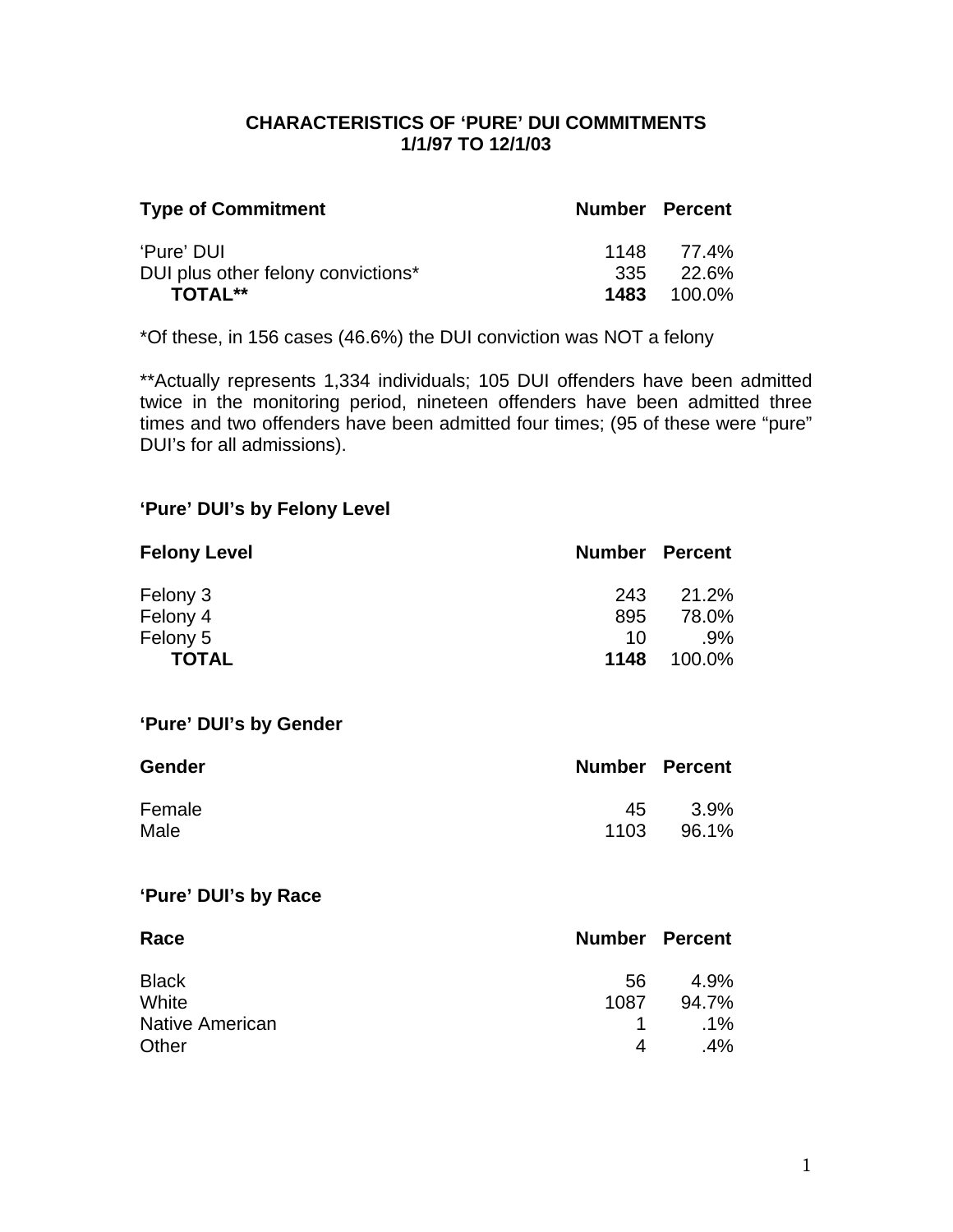# **'Pure' DUI's by Age at Commitment**

| <b>Age at Commitment</b> | <b>Number</b> | <b>Percent</b> |
|--------------------------|---------------|----------------|
| 25 and under             | 56            | 4.9%           |
| 26 to 30                 | 168           | 14.6%          |
| 31 to 35                 | 217           | 18.9%          |
| 36 to 40                 | 297           | 25.9%          |
| 41 to 45                 | 239           | 20.8%          |
| 46 to 50                 | 105           | 9.1%           |
| Over 50                  | 66            | 5.7%           |

| Range = $20$ to 77 | Median = $38$ |
|--------------------|---------------|
| Mean $= 37.8$      | Mode $= 38$   |

# **'Pure' DUI'S by Security Classification**

| <b>Security Level</b>                |     | <b>Number Percent</b> |
|--------------------------------------|-----|-----------------------|
| Level 1-A                            | 59  | $5.1\%$               |
| Level 1-B                            | 868 | 75.6%                 |
| Level 2                              | 123 | $10.7\%$              |
| Level $3^*$                          | 98  | $8.5\%$               |
| *Includes inmates still in reception |     |                       |

### **'Pure' DUI's by County of Commitment**

| <b>County of Commitment</b> | <b>Number</b> | <b>Percent</b> |
|-----------------------------|---------------|----------------|
| Cuyahoga                    | 92            | 8.0%           |
| Summit                      | 92            | 8.0%           |
| <b>Stark</b>                | 82            | 7.1%           |
| Hamilton                    | 71            | 6.2%           |
| Franklin                    | 68            | 5.9%           |
| Lorain                      | 45            | 3.9%           |
| Clermont                    | 45            | 3.9%           |
| <b>Butler</b>               | 41            | 3.6%           |
| Lake                        | 28            | 2.4%           |
| Warren                      | 27            | 2.4%           |
| Portage                     | 24            | 2.1%           |
| <b>All Other Counties</b>   | 533           | 46.4%          |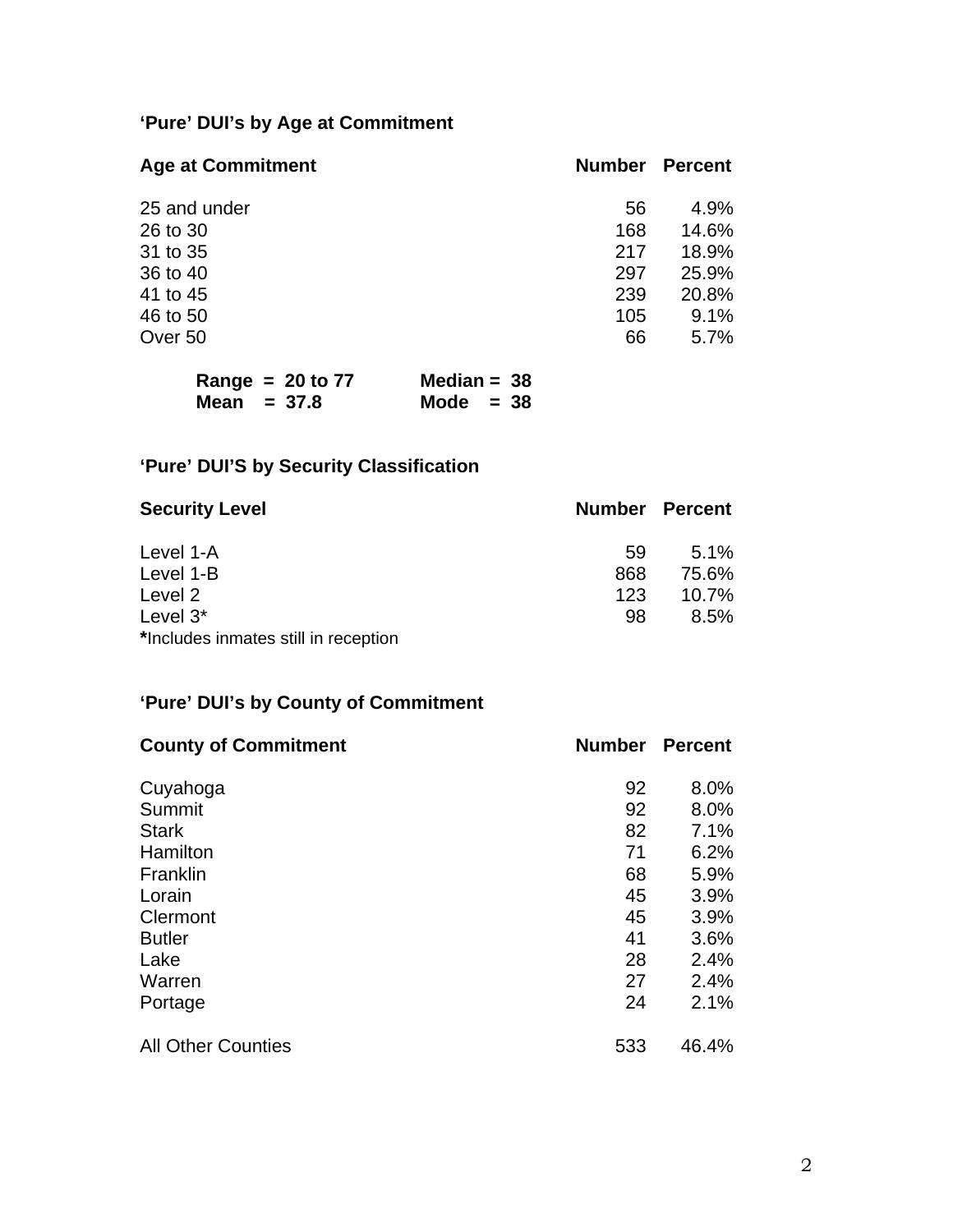# **'Pure' DUI's by Current Status**

| <b>Current Status</b>                                                                                 | <b>Number</b> | <b>Percent</b> |
|-------------------------------------------------------------------------------------------------------|---------------|----------------|
| <b>Currently Incarcerated</b>                                                                         | 229           | 19.9%          |
| <b>Judicial Release</b>                                                                               | 184           | 16.0%          |
| <b>Released under PRC</b>                                                                             | 593           | 51.7%          |
| Released to Appeal Bond                                                                               | 4             | $.3\%$         |
| <b>Furlough (Transitional Control)</b>                                                                | 28            | 2.4%           |
| <b>Vacated Sentence</b>                                                                               | 10            | .9%            |
| <b>Court Order</b>                                                                                    | 10            | $.9\%$         |
| Death of Inmate                                                                                       | 5             | .4%            |
| Released at Expiration of Prison Term*                                                                | 85            | 7.4%           |
| *Released without post-release control; 73 of these releases (85.9 percent) have<br>occurred in 2003. |               |                |

# **'Pure' DUI's by Length of Sentence (in months)**

| <b>Length of Sentence</b>           |                | <b>Number Percent</b> |
|-------------------------------------|----------------|-----------------------|
| Two Months (mandatory sentence)     | 20             | 1.7%                  |
| Three to Six months                 | 163            | 14.2%                 |
| Seven to Eleven months              | 132            | 11.5%                 |
| Twelve months                       | 338            | 29.4%                 |
| Thirteen to Seventeen months        | 129            | 11.2%                 |
| Eighteen months                     | 105            | 9.1%                  |
| Nineteen to Twenty-four Months      | 129            | 11.2%                 |
| <b>Twenty-five to Thirty Months</b> | 43             | 3.7%                  |
| Thirty-one to Thirty-five Months    | $\overline{0}$ |                       |
| Thirty-six months                   | 53             | 4.6%                  |
| Forty-eight to Fifty-nine Months    | 24             | 2.1%                  |
| <b>Sixty Months</b>                 | 12             | 1.0%                  |

| Mode $= 12$ months   |      |                 |
|----------------------|------|-----------------|
| Median $= 12$ months | Mean | $= 15.9$ months |

### **'Pure' DUI's by Number of Prior Incarcerations**

| <b>Number of Prior Incarcerations</b> |     | Number Percent |
|---------------------------------------|-----|----------------|
| None                                  | 681 | 59.3%          |
| One                                   | 267 | 23.3%          |
| Two                                   | 121 | 10.5%          |
| Three or more                         | 79  | 6.9%           |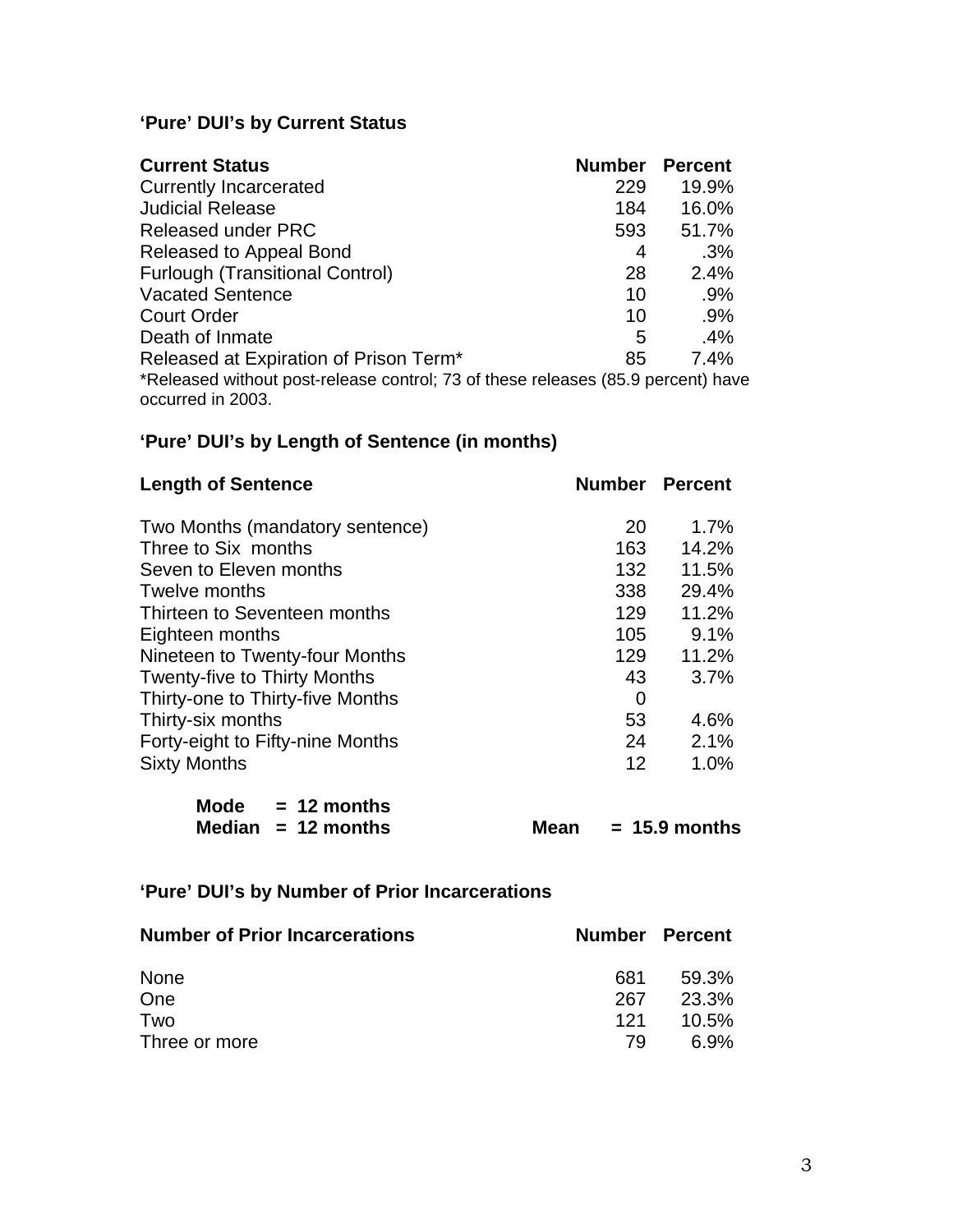### **'Pure' DUI's Currently Incarcerated by Parent Institution\* (1/1/04)**

|                                                         |                |                | # in           |
|---------------------------------------------------------|----------------|----------------|----------------|
| <b>Institution</b>                                      | Number         | <b>Percent</b> | Camp           |
| <b>Allen Correctional Institution</b>                   | 3              | 1.3%           |                |
| <b>Belmont Correctional Institution</b>                 | $\overline{7}$ | 3.0%           | 3              |
| <b>Chillicothe Correctional Institution</b>             | 9              | 3.9%           |                |
| <b>Corrections Reception Center</b>                     | 15             | 6.5%           |                |
| <b>Franklin Pre-Release Center</b>                      | 1              | .4%            |                |
| <b>Grafton Correctional Institution</b>                 | 8              | 3.5%           |                |
| <b>Hocking Correctional Institution</b>                 | $\overline{2}$ | .9%            |                |
| <b>Lake Erie Correctional Institution</b>               | $\mathbf 1$    | .4%            |                |
| <b>Lebanon Correctional Institution</b>                 | 8              | 3.5%           | 7              |
| <b>London Correctional Institution</b>                  | 9              | 4.0%           | $\overline{2}$ |
| <b>Lorain Correctional Institution</b>                  | 8              | 3.5%           |                |
| <b>Madison Correctional Institution</b>                 | 9              | 3.9%           |                |
| <b>Mansfield Correctional Institution</b>               | 3              | 1.3%           | 3              |
| <b>Marion Correctional Institution</b>                  | 3              | 1.3%           | 1              |
| <b>Noble Correctional Institution</b>                   | 13             | 5.7%           |                |
| <b>North Central Correctional Institution</b>           | 3              | 1.3%           |                |
| <b>North Coast Correctional Treatment Facility</b>      | 79             | 34.5%          |                |
| <b>Northeast Pre-Release Center</b>                     | 3              | 1.3%           |                |
| Ohio Reformatory for Women                              | 3              | 1.3%           |                |
| <b>Ohio State Penitentiary</b>                          | $\overline{2}$ | .9%            | 2              |
| <b>Pickaway Correctional Institution</b>                | 26             | 11.4%          |                |
| <b>Richland Correctional Institution</b>                | 5              | 2.2%           |                |
| <b>Ross Correctional Institution</b>                    | 1              | .4%            |                |
| Southeastern Correctional Institution                   | 4              | 1.7%           |                |
| <b>Toledo Correctional Institution</b>                  | $\mathbf{1}$   | .4%            | 1              |
| <b>Trumbull Correctional Institution</b><br>$N = 229$   | 3              | 1.3%           |                |
| وتعدل بمناهل والمتمالاة<br>المستنقر والمتلقات والمستقرض |                |                |                |

\*Includes inmates out to court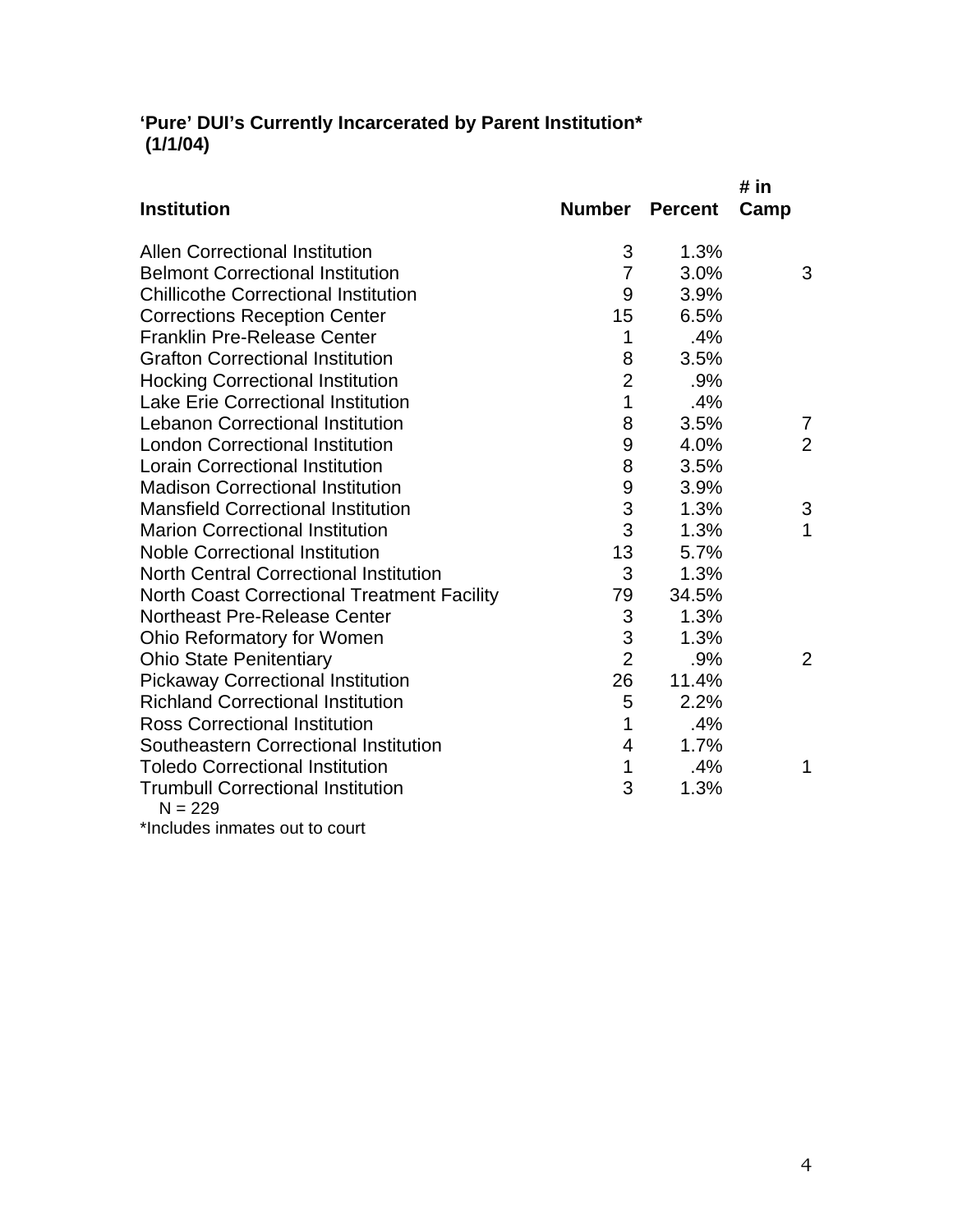### **'PURE' DUI OFFENDERS COMPARISON OF SELECTED RELEASE TYPES DEMOGRAPHICS AND TIME SERVED/TIME SAVED VARIABLES 1/1/04**

| <b>Variables</b>                                                      | <b>Release Types</b>        |                         |                                 |                                            |                            |              |  |  |
|-----------------------------------------------------------------------|-----------------------------|-------------------------|---------------------------------|--------------------------------------------|----------------------------|--------------|--|--|
|                                                                       |                             | Post-Release<br>Control |                                 | <b>IPP</b> with<br>Post-Release<br>Control | <b>Judicial</b><br>Release |              |  |  |
| <b>Total</b>                                                          | N<br>401                    | $\frac{9}{6}$           | N<br>190                        | $\%$ *                                     | $\mathsf{N}$<br>184        | $\%$ *       |  |  |
|                                                                       |                             |                         |                                 |                                            |                            |              |  |  |
| Race:<br>White<br>African-American<br><b>Native American</b><br>Other | 380<br>19<br>$\overline{2}$ | 94.8<br>4.7<br>$.5\,$   | 181<br>6<br>1<br>$\overline{2}$ | 95.3<br>3.2<br>$\cdot$<br>1.1              | 176<br>8                   | 95.7<br>4.3  |  |  |
| Gender:<br>Male<br>Female                                             | 390<br>11                   | 97.3<br>2.7             | 190                             | 100                                        | 163<br>21                  | 88.6<br>11.4 |  |  |
| Age:<br>Mean<br>Median<br>Range                                       | 37.6<br>37.0<br>20-63       |                         | 37.9<br>38.0<br>$21 - 65$       |                                            | 36.8<br>37.0<br>21-69      |              |  |  |
| <b>Commitment County:</b><br>Major Urban**<br><b>All Others</b>       | 182<br>219                  | 45.4<br>54.6            | 65<br>125                       | 34.2<br>65.8                               | 60<br>124                  | 32.6<br>67.4 |  |  |

\*Column totals = 100%

\*\*Cuyahoga, Franklin, Hamilton, Lucas, Montgomery, Stark and Summit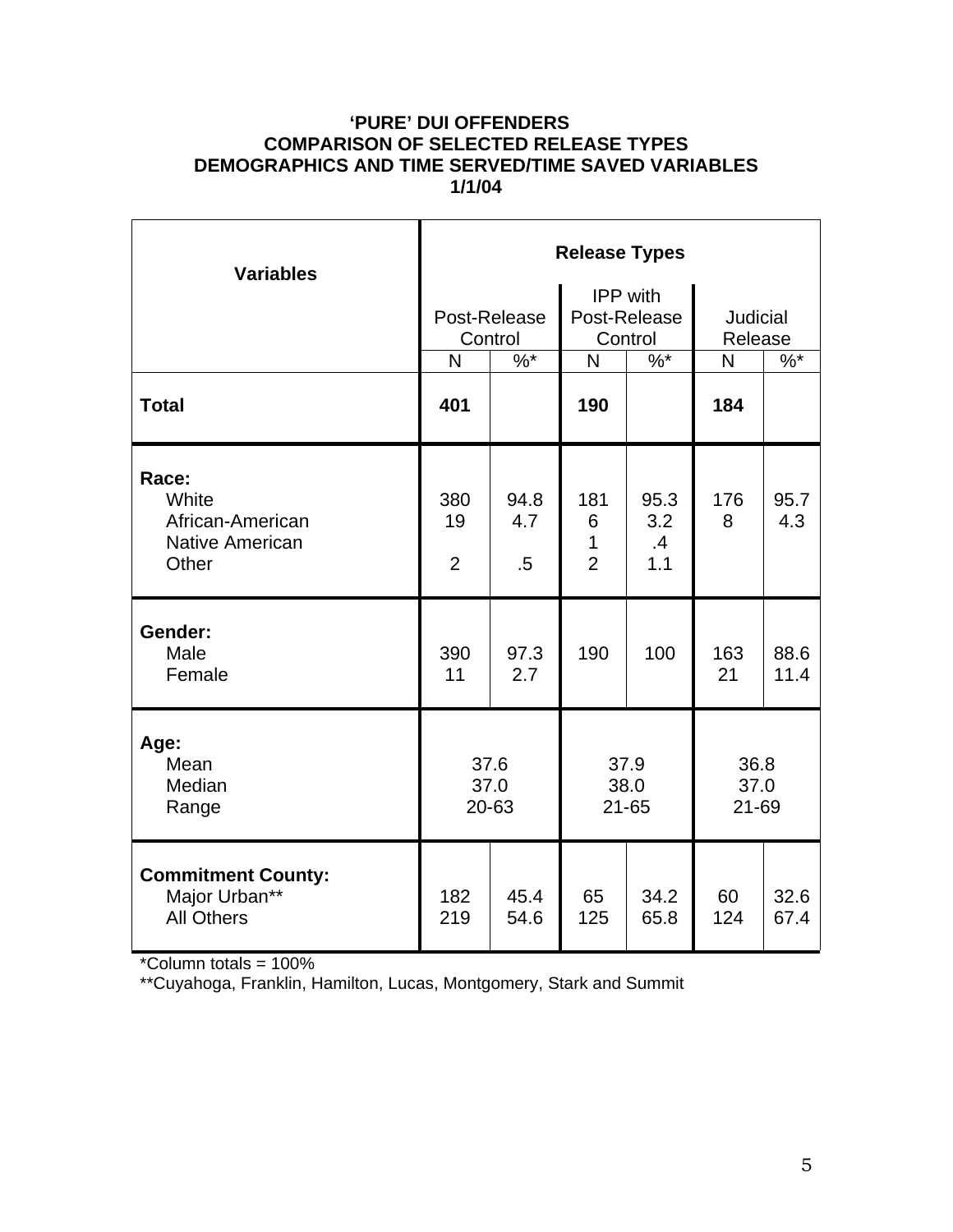|                                                                                        | <b>Release Types</b>         |                              |                                                     |                            |                                  |                            |
|----------------------------------------------------------------------------------------|------------------------------|------------------------------|-----------------------------------------------------|----------------------------|----------------------------------|----------------------------|
| <b>Variables</b>                                                                       | Post-Release<br>Control<br>N |                              | IPP with<br>Post-Release<br>Control<br>$\mathsf{N}$ |                            | Judicial<br>Release<br>N<br>$\%$ |                            |
|                                                                                        |                              | $\%$                         |                                                     | $\%$                       |                                  |                            |
| <b>Sentence Length:</b><br>Mean<br>Median<br>Range                                     | 10.7<br>12.0<br>$2 - 36$     |                              | 18.1<br>15.0<br>$6 - 48$                            |                            | 16.7<br>15.0<br>$2 - 60$         |                            |
| <b>Number of Priors:</b><br><b>None</b><br>One<br>Two<br>Three or More                 | 222<br>97<br>41<br>41        | 55.4<br>24.2<br>10.2<br>10.2 | 127<br>48<br>12 <sup>2</sup><br>3                   | 66.8<br>25.3<br>6.3<br>1.6 | 124<br>35<br>17<br>8             | 67.4<br>19.0<br>9.2<br>4.3 |
| <b>Time Served (Months):</b><br>Mean<br>Median<br>Range                                | 8.4<br>7.8<br>$0 - 44.7$     |                              | 5.5<br>5.0<br>4.0-19.8                              |                            | 5.0<br>3.4<br>$.3 - 28.7$        |                            |
| <b>Time Saved through Early</b><br><b>Release (Months):</b><br>Mean<br>Median<br>Range | N/A                          |                              | 11.5<br>7.5<br>$0 - 42.5$                           |                            | 11.1<br>9.1<br>$.2 - 48.8$       |                            |

 $*$ Column totals = 100%